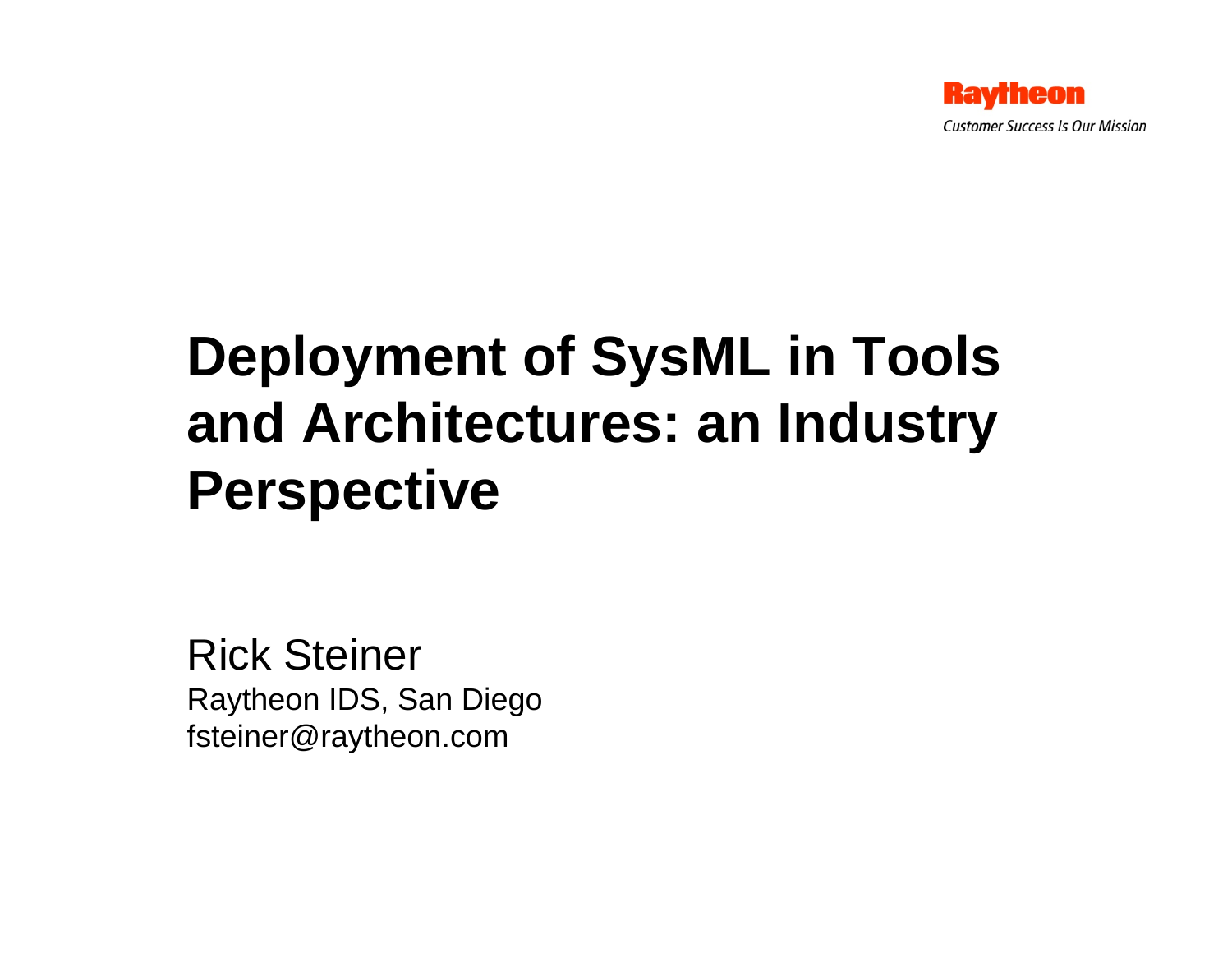# **4 Pillars of SysML – ABS Example**

#### **Raytheon**

**Integrated Defense Systems** 



#### **3. Requirements 4. Parametrics**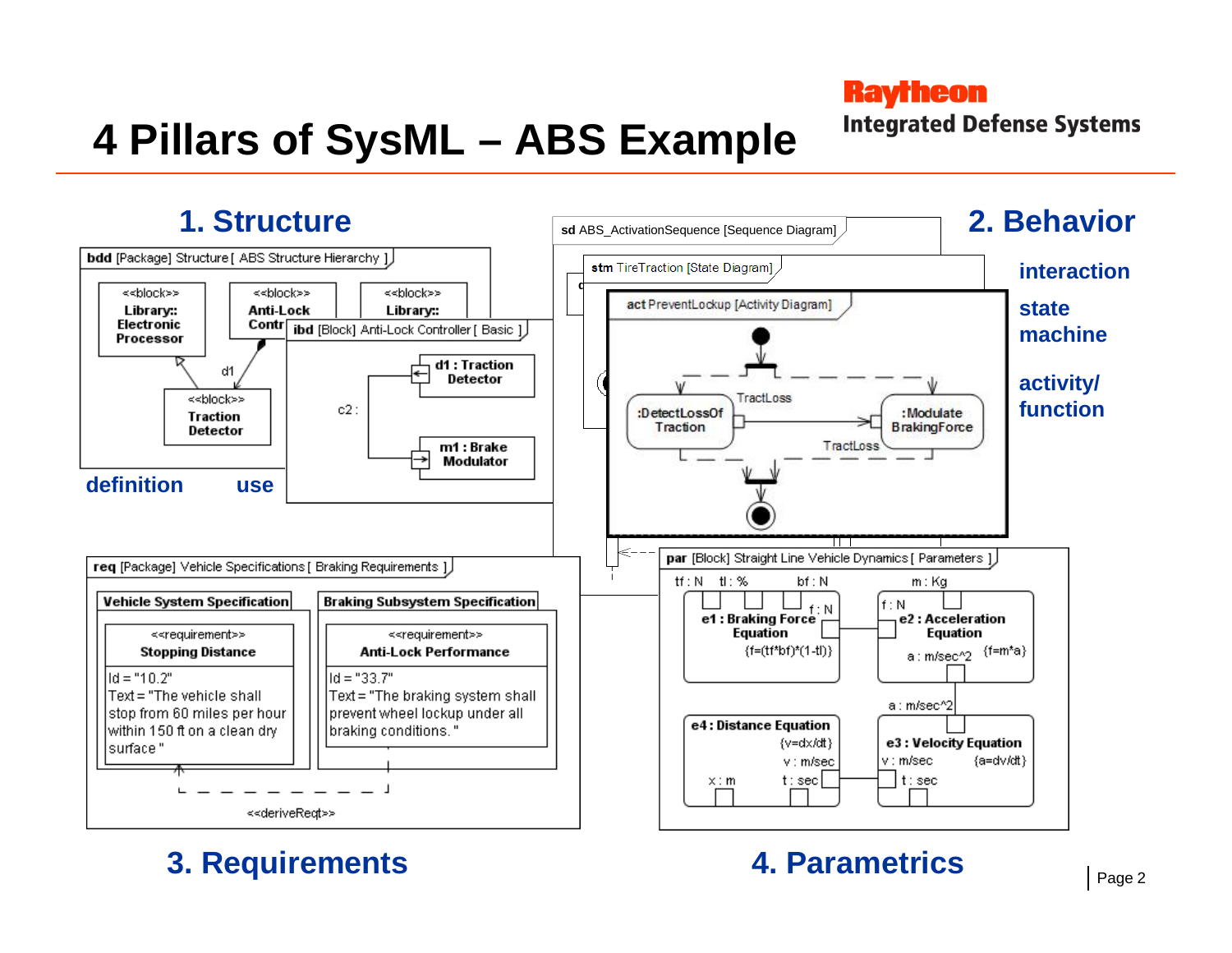**Integrated Defense Systems** 

### **Cross Connecting Model Elements**

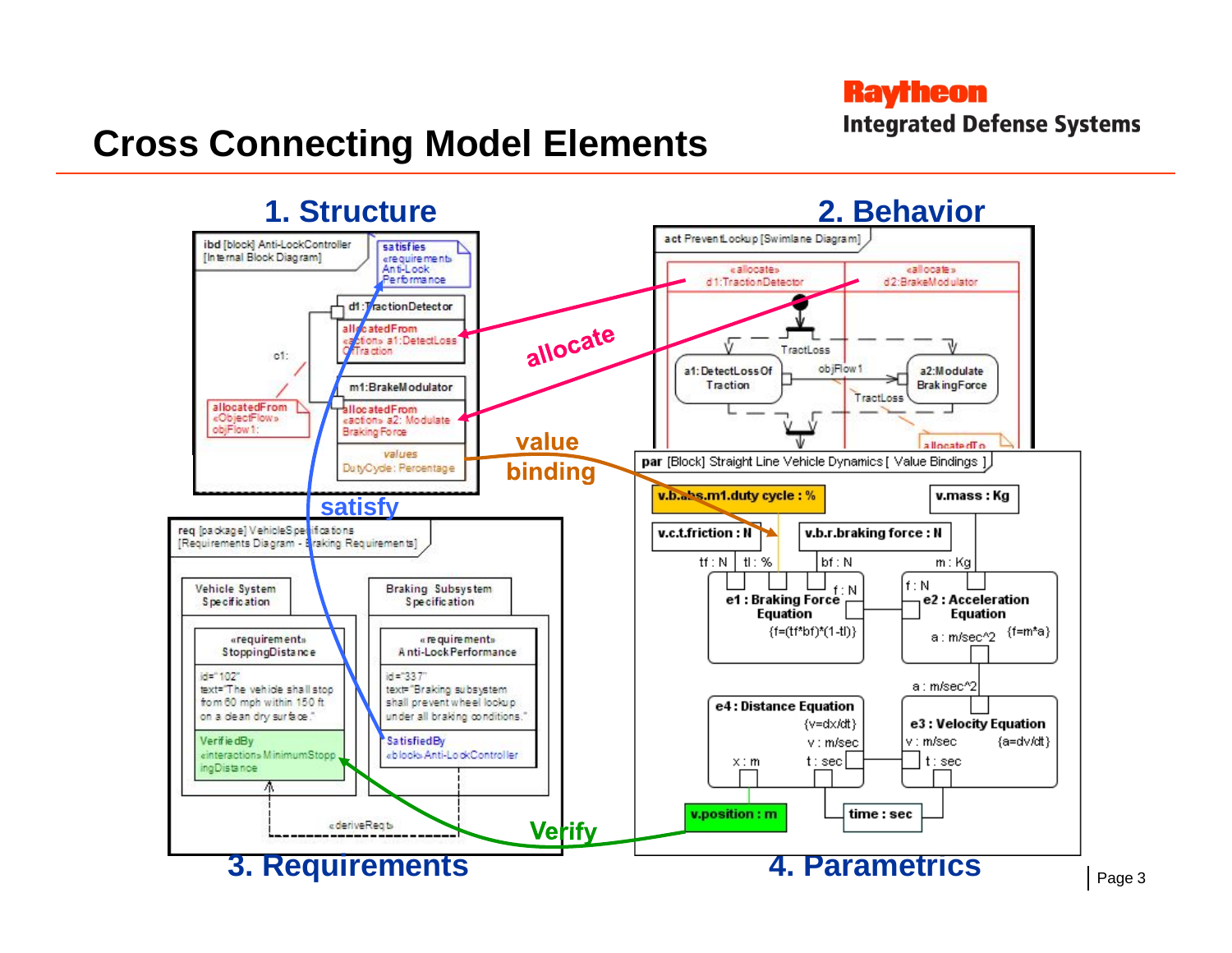### **Key Considerations for SysML Tool Raytheon**<br>Colocation **Selection**

- The specific MBSE method employed may leverage specific SysML features, but may not require other features. It is appropriate to ask the following questions to emphasize the features of SysML that a successful tool deployment will need to support.
	- Which behavior representations are most important? Activity diagrams? State machines? Sequence diagrams?
	- Will there be a need for item flow representation?
	- What kind of need will there be for detailed performance analysis and parametric modeling? Expression of mathematical equations relating parameters of system elements may be a very important part of the system development process/method employed.
	- Will there be a need for algorithm specification & development? It may be important to express information processing algorithms explicitly in mathematical form, using constraint blocks and eventually relating them to specific blocks representing software code.
	- Which architecting principles need to be supported by the tool?
	- How will allocation be used? The manner in which allocation is used to guide the development process may dictate a set of constraints & rules associated with allocation relationships. By enforcing or enabling these rules, a toolset can improve the efficiency of the modeling process.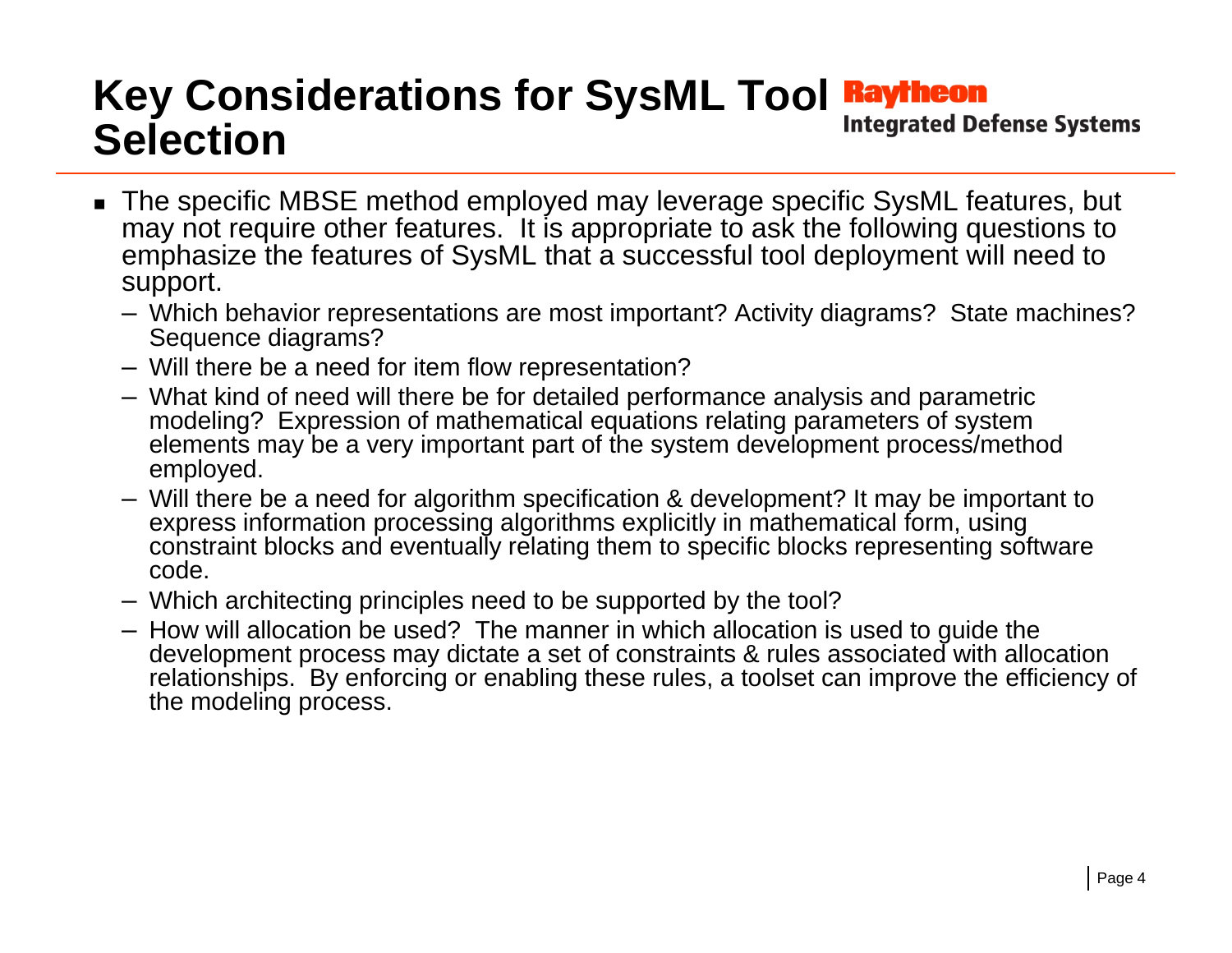### **OMG SysML Tutorial (omgsysml.org) Water Distiller Example**

- Functional Analysis based, not OOA
	- Relies heavily on activity diagrams and functional allocation
- Solution to problem focused on activity modeling, flow allocation, item flows & parametrics
	- Heat balance of distiller relies on properties of water flowing through system
- Traditional UML tools just don't do these things



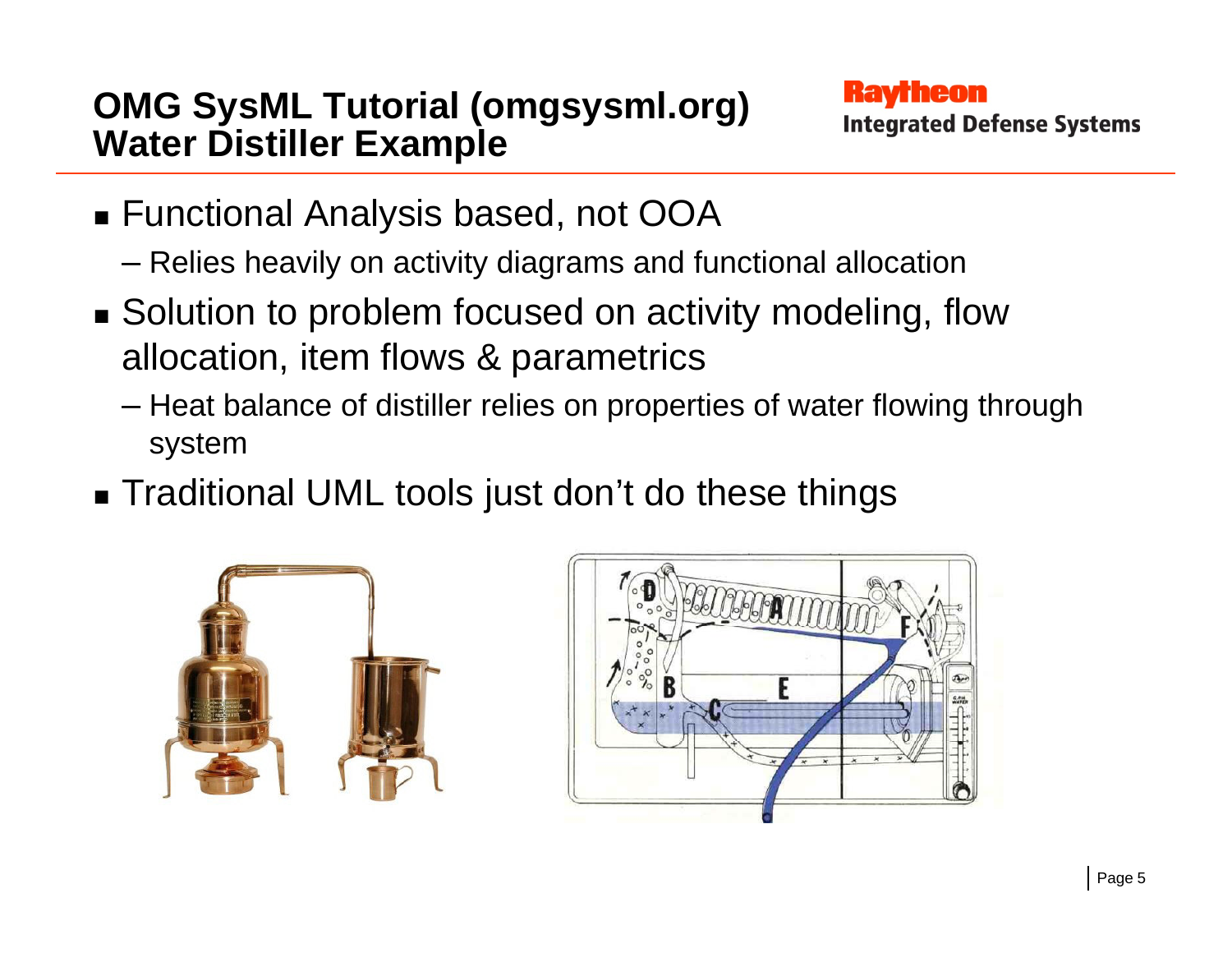### **Tool Comparison For Distiller Example**

 $\blacksquare$ 

 $\blacksquare$ 

 $\blacksquare$ 

**Raytheon Integrated Defense Systems** 

| No tool "fully" implements SysML<br><b>Clearly, each tool has strengths &amp;</b><br>weaknesses<br>- Make sure tool is compatible with your<br>method<br>• Other tools exist, but not evaluated<br>$\blacksquare$ RS(X) is tool I'm least familiar with |                               | Enterprise Architect<br>ver 7 | <b>Draw</b><br>$\overline{\phantom{0}}$<br>Magic<br>Ver 15. | Rhapsody<br>ver 7.2 | $\overline{\phantom{0}}$<br>RS(X) ver 7.0.5<br>E+ SysML ver 2.0.5 |
|---------------------------------------------------------------------------------------------------------------------------------------------------------------------------------------------------------------------------------------------------------|-------------------------------|-------------------------------|-------------------------------------------------------------|---------------------|-------------------------------------------------------------------|
|                                                                                                                                                                                                                                                         | <b>Activity Modeling</b>      |                               | full                                                        | limited             | full                                                              |
|                                                                                                                                                                                                                                                         | <b>Structural Modeling</b>    | full                          | full                                                        | full                | full                                                              |
|                                                                                                                                                                                                                                                         | <b>Item Flows</b>             | limited                       | full                                                        | full                | limited                                                           |
|                                                                                                                                                                                                                                                         | Ports/Interfaces              | full                          | limited                                                     | full                | full                                                              |
|                                                                                                                                                                                                                                                         | <b>Functional Allocation</b>  | <b>yes</b>                    | <b>yes</b>                                                  | yes                 | yes                                                               |
|                                                                                                                                                                                                                                                         | <b>Flow Allocation</b>        |                               | <b>yes</b>                                                  | yes                 | yes                                                               |
| Parametrics<br><b>Code Gen/Animation</b><br><b>Requirements</b>                                                                                                                                                                                         |                               | full                          | full                                                        | full                | full                                                              |
|                                                                                                                                                                                                                                                         |                               | none                          | none                                                        | yes                 | yes                                                               |
|                                                                                                                                                                                                                                                         |                               | full                          | full                                                        | full                | full                                                              |
|                                                                                                                                                                                                                                                         | <b>Distiller Model Source</b> |                               | <b>Steiner</b><br>Steiner                                   | Lussier             | <b>Steiner</b>                                                    |
|                                                                                                                                                                                                                                                         | most                          | all                           | most                                                        | most                |                                                                   |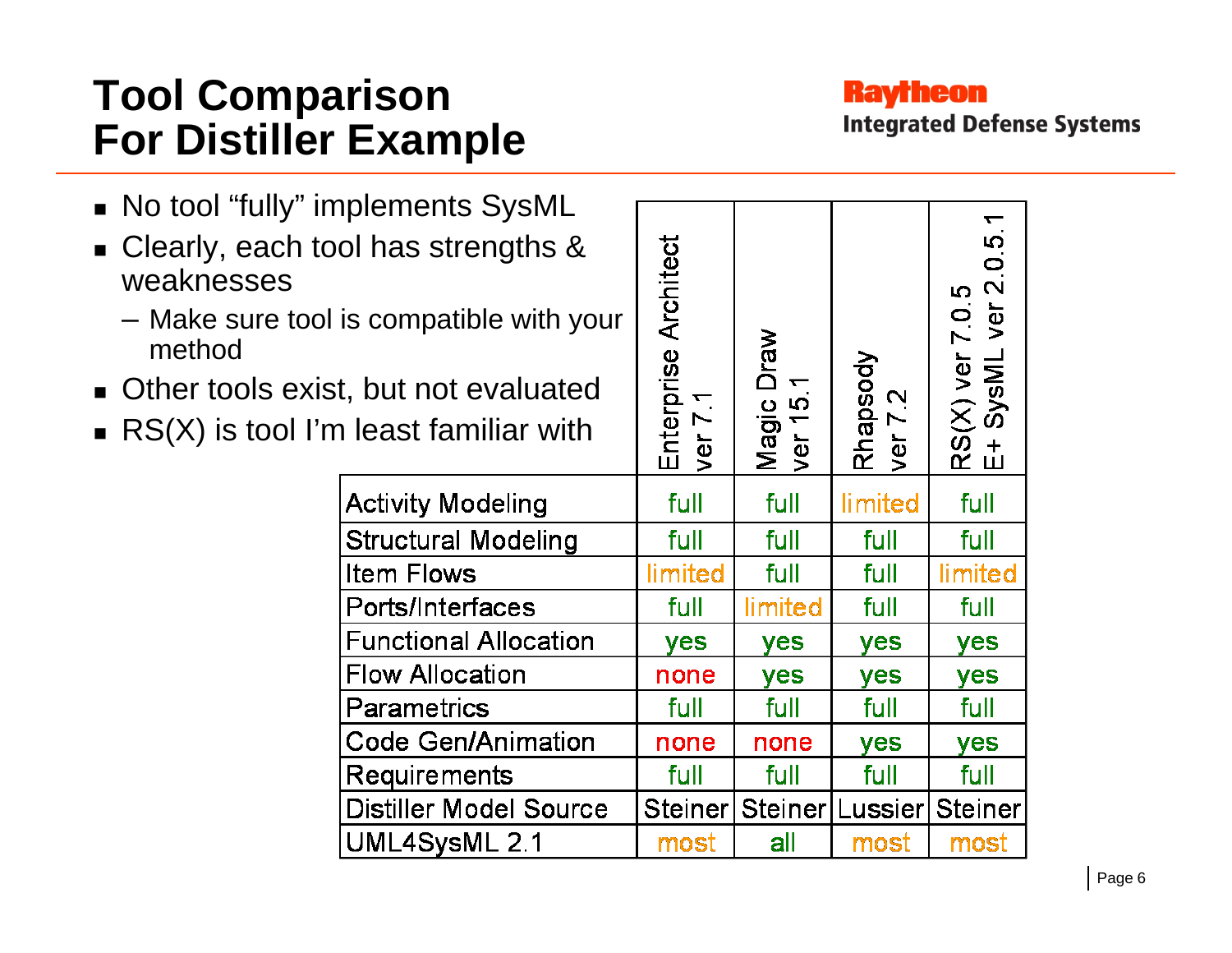# **Distiller Model Organization**

#### **Raytheon**

**Integrated Defense Systems** 

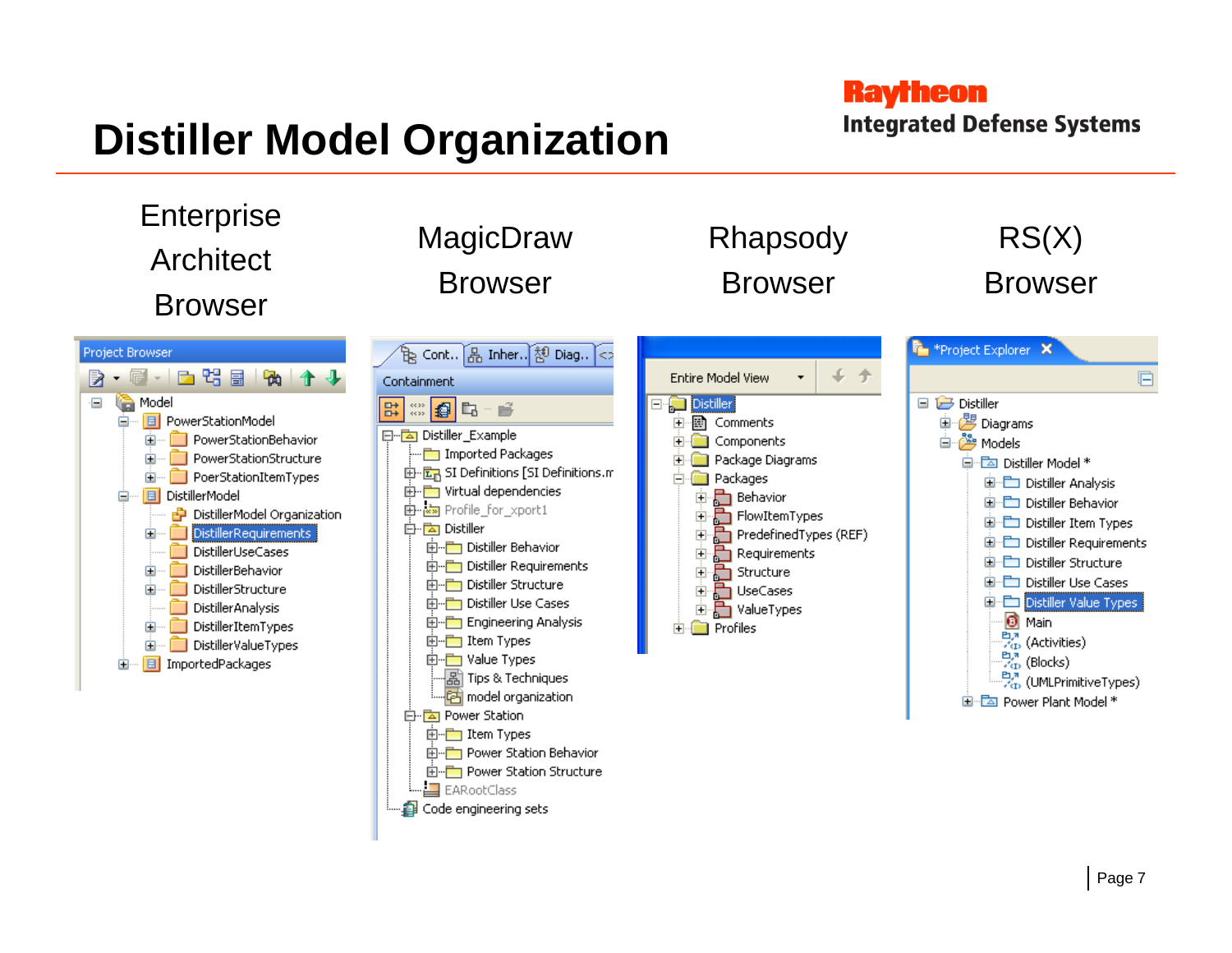**Integrated Defense Systems** 

### **EA Functional Allocation**



- Allocate activity partitions work well, allocation tables are fast & easy
- Flow allocation not possible (object flow to item flow)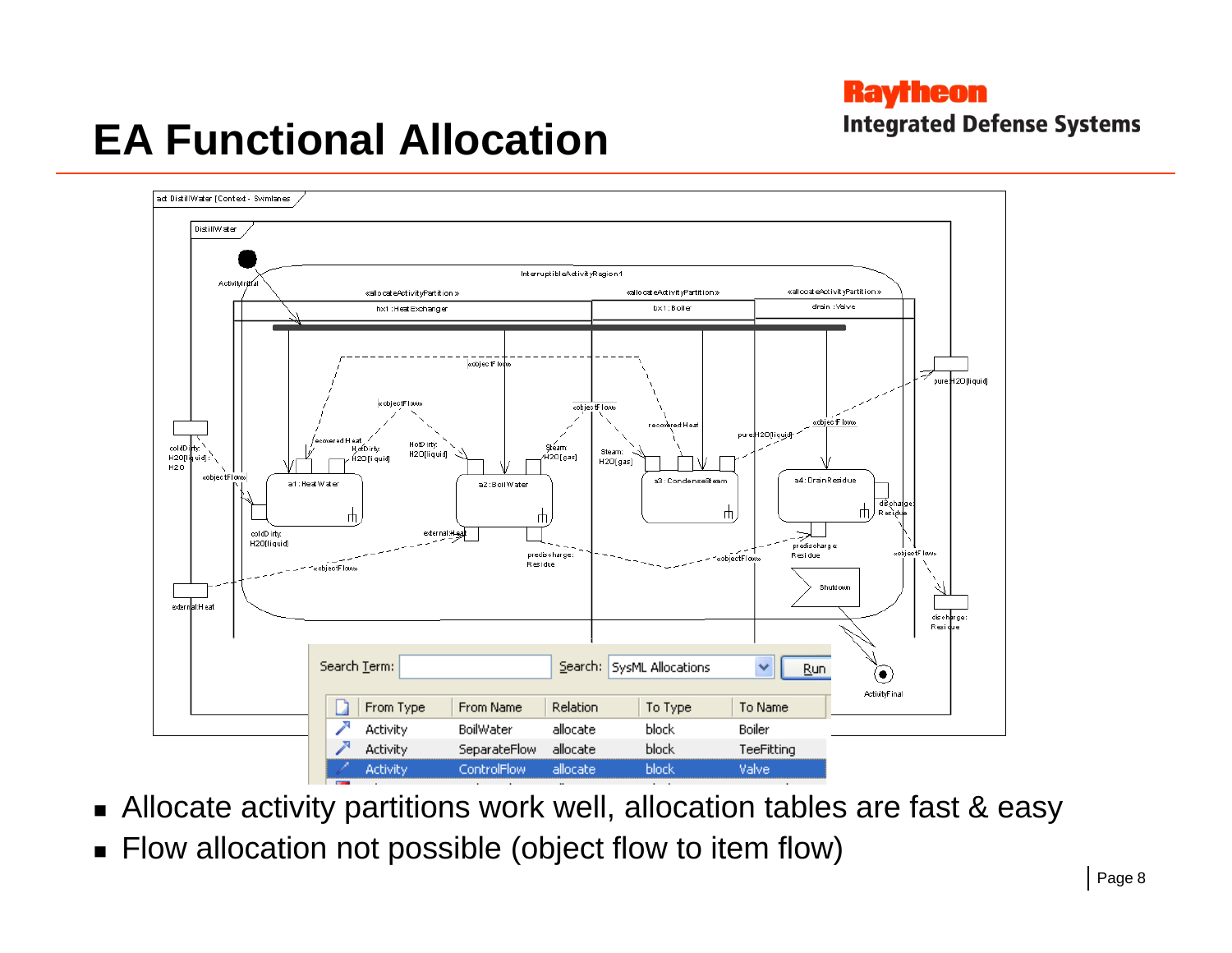**Integrated Defense Systems** 

### **Magic Draw Functional Allocation**

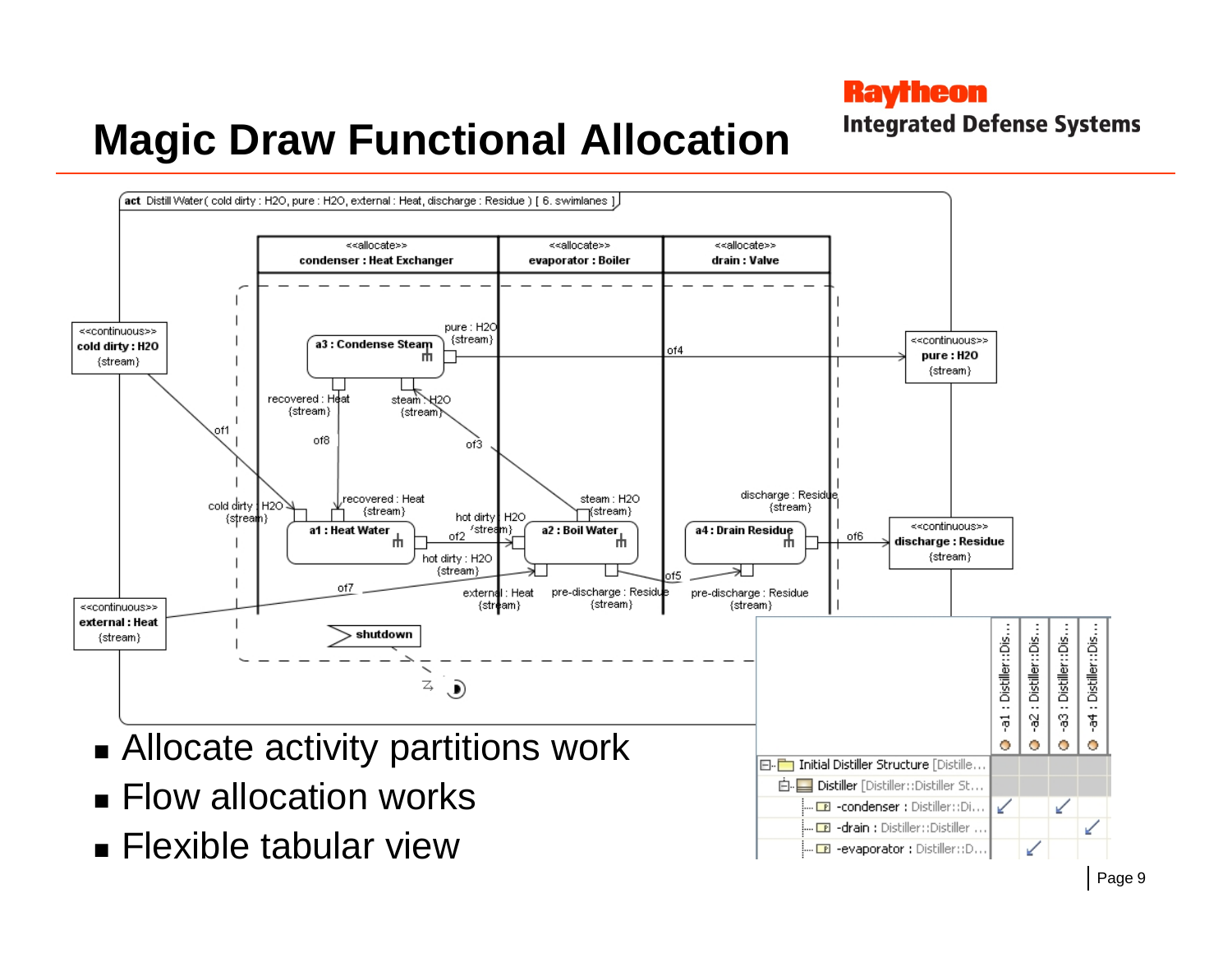**Integrated Defense Systems** 

## **Rhapsody Functional Allocation**

![](_page_9_Figure_3.jpeg)

- Action nodes do not invoke activities (no activity hierarchy)
- No activity parameter nodes (on diagram frame, or otherwise)
- Action pin notation is awkward, pins not reused when action referenced
- Can't distinguish control flow from object flow
- Tabular view & reports of allocation are available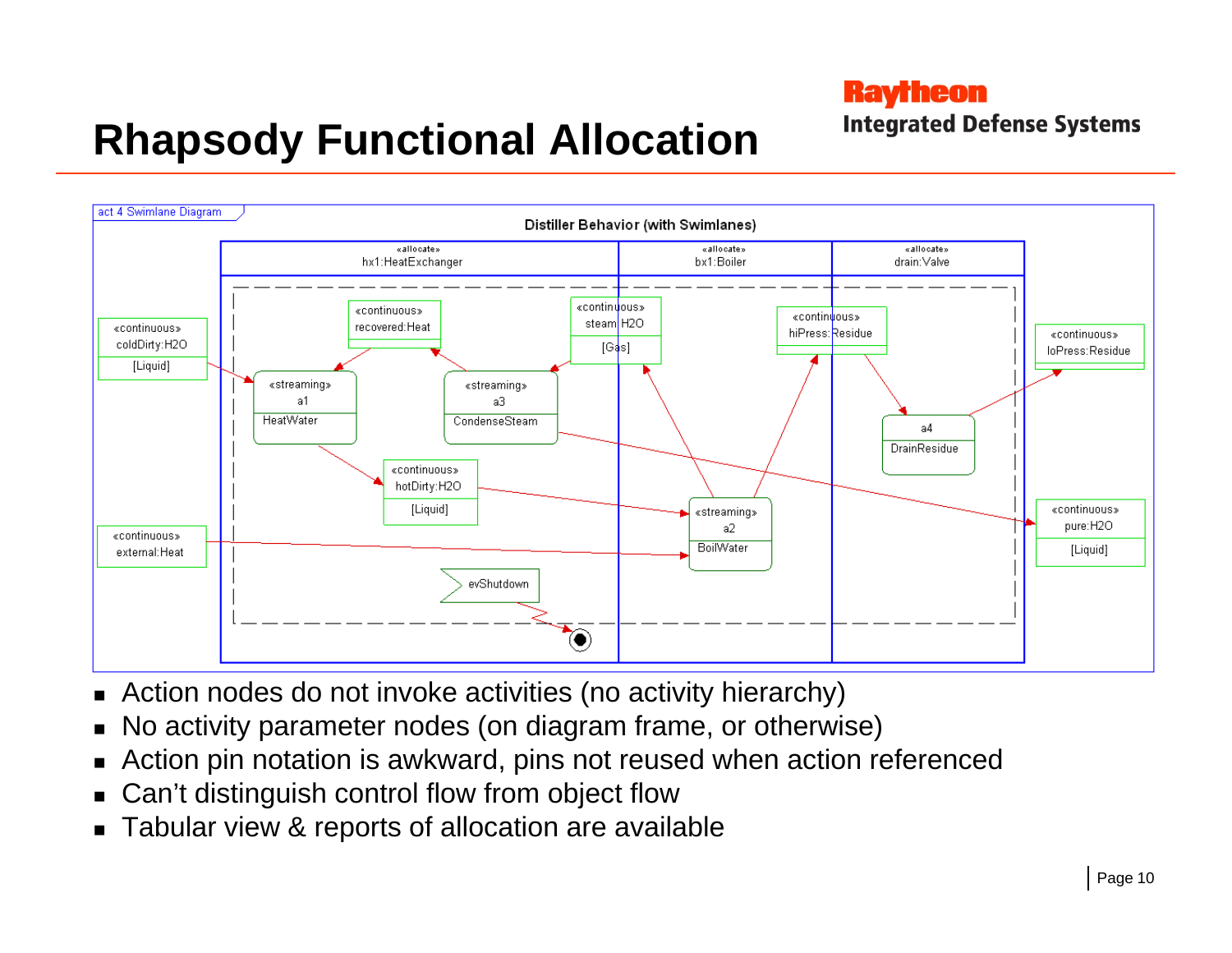#### **Ravrheon**

**Integrated Defense Systems** 

# **RS(X)/E+ Functional Allocation**

![](_page_10_Figure_3.jpeg)

- Non-standard diagram frame/label
- No unique action names (must be same name as activity), but allocation is unique
- Allocation partitions work (automatically create allocation relationships) to blocks or parts.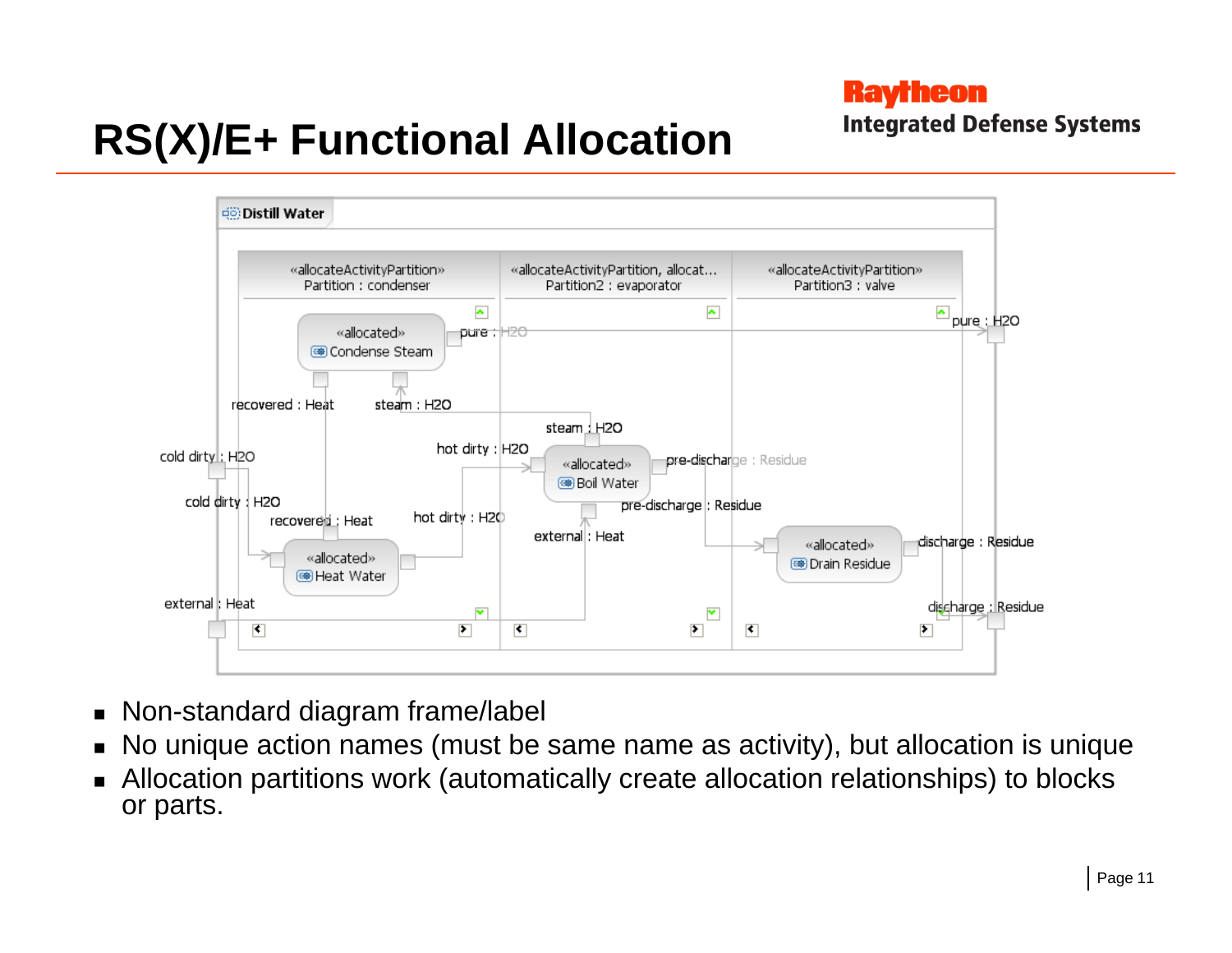#### **Raytheon Integrated Defense Systems**

### **EA ibd/ItemFlow**

![](_page_11_Figure_2.jpeg)

- Allocation works, but compartments not supported
- Can't access value properties of item properties (e.g. temp of water into Heat Exchanger) -> can't do parametric analysis of distiller example.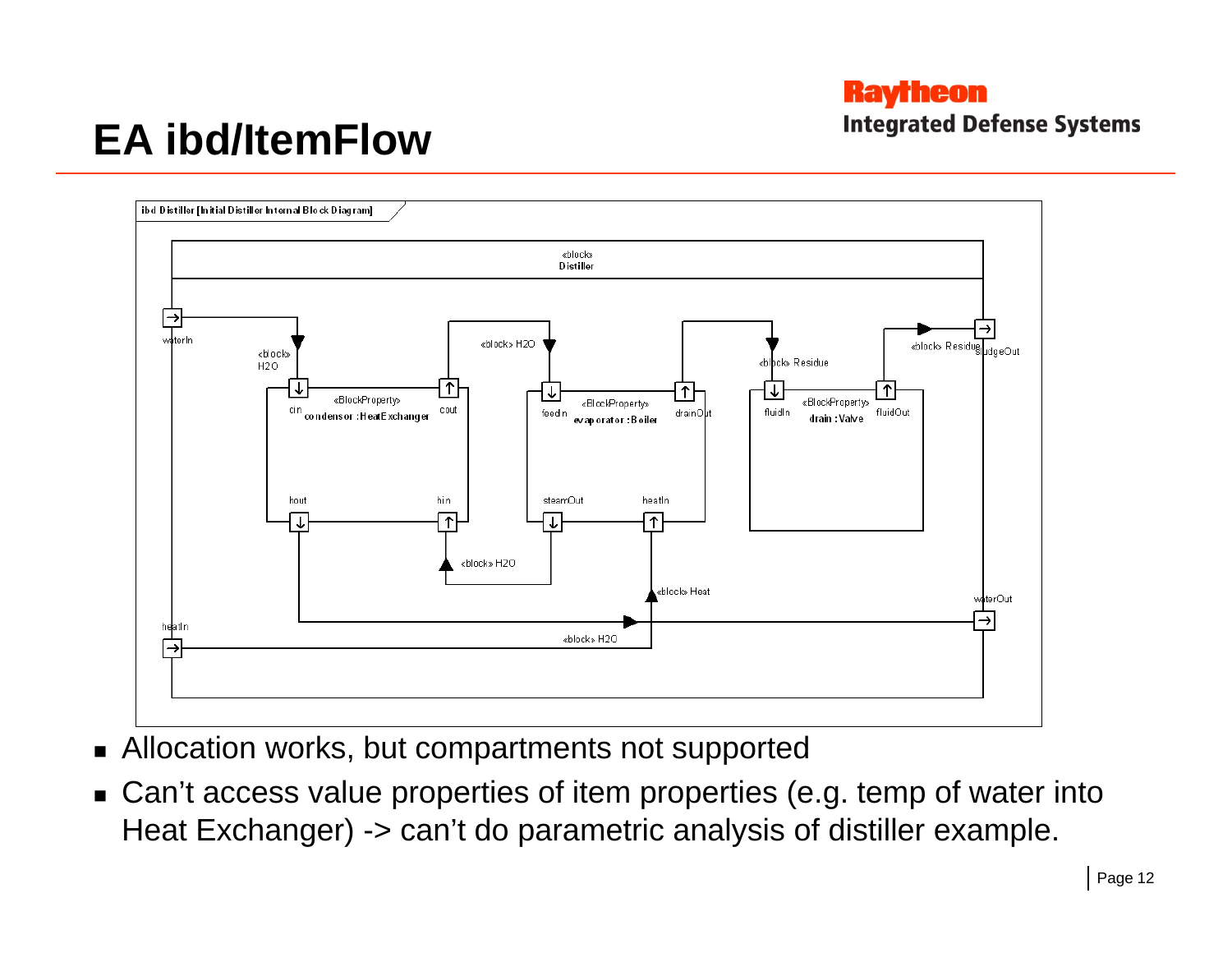#### **Ravrheon Integrated Defense Systems**

### **MD ibd/ItemFlow**

![](_page_12_Figure_2.jpeg)

- Diagram frame uses incorrect nomenclature
- Allocation compartment incorrect format
- DOES allow full access to item properties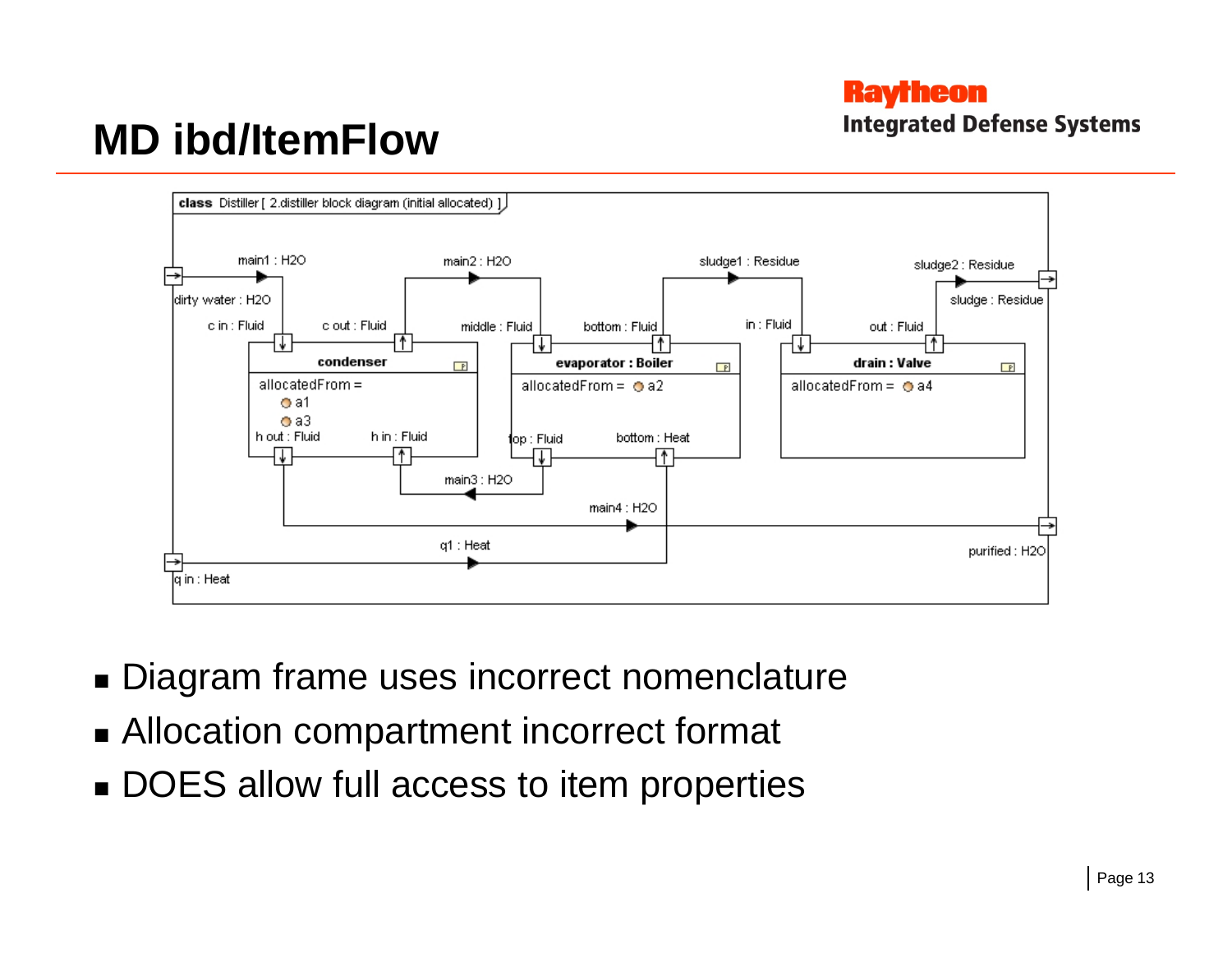**Integrated Defense Systems** 

### **Rhapsody ibd/ItemFlow**

![](_page_13_Figure_3.jpeg)

- $\textcolor{red}{\bullet}$  Item flows and item properties fully allocable
	- Item flows look weird, but work fine
	- ObjectFlows can't be allocated, but ObjectNodes can.
- Full allocation compartments & callouts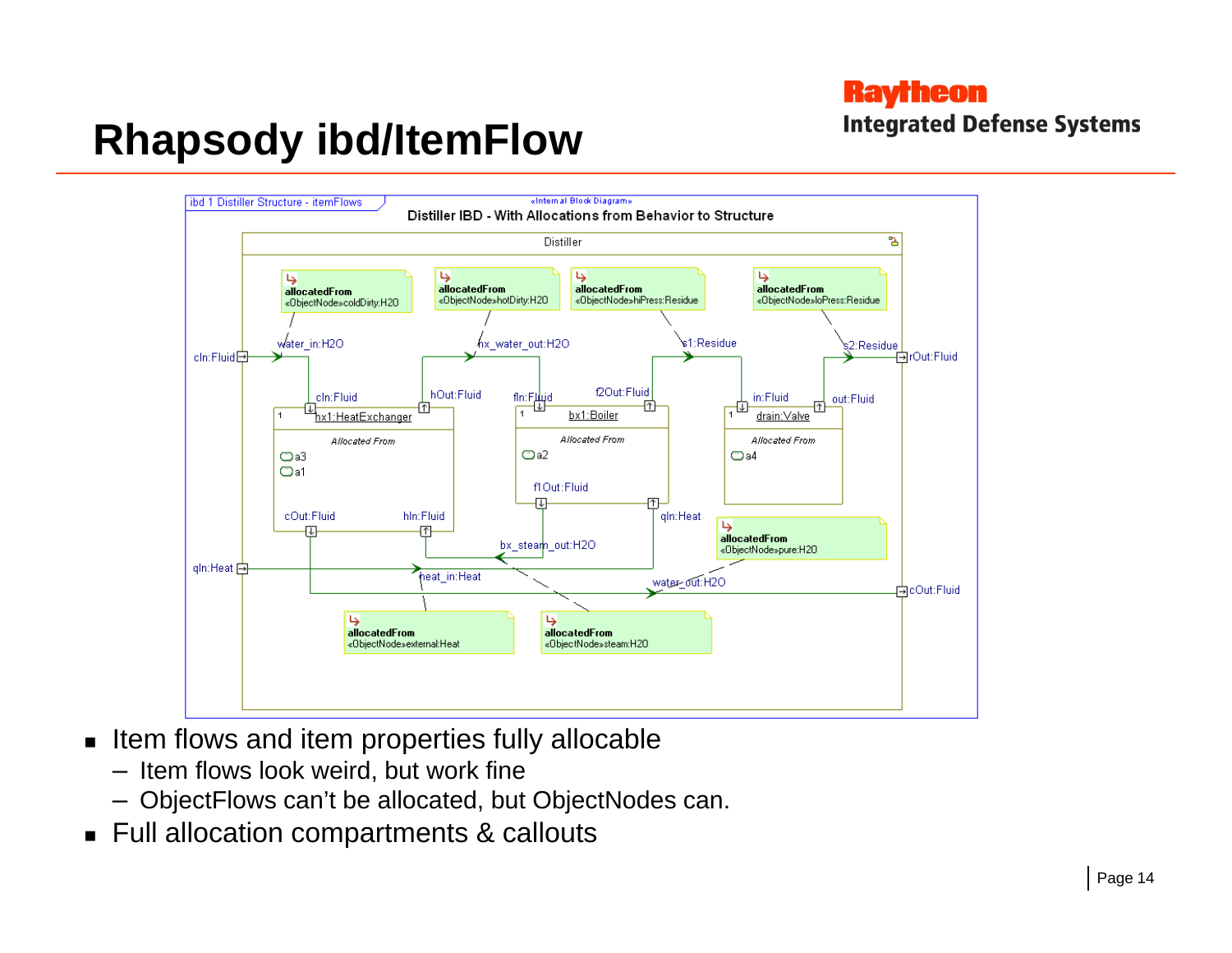#### **Ravrheon**

**Integrated Defense Systems** 

# **RS(X)/E+ ibd/ItemFlow**

![](_page_14_Figure_3.jpeg)

- ItemFlows incorporated in RSD 7.0.5/E+ 2.0.5.1, but
	- no icon or name/ItemProperty on diagram, ItemFlow not associated with Connector
- Non-standard diagram frame/label
- Allows Allocation of ObjectFlow to ItemProperty, but not to ItemFlow
	- –no allocation compartment/callouts on parts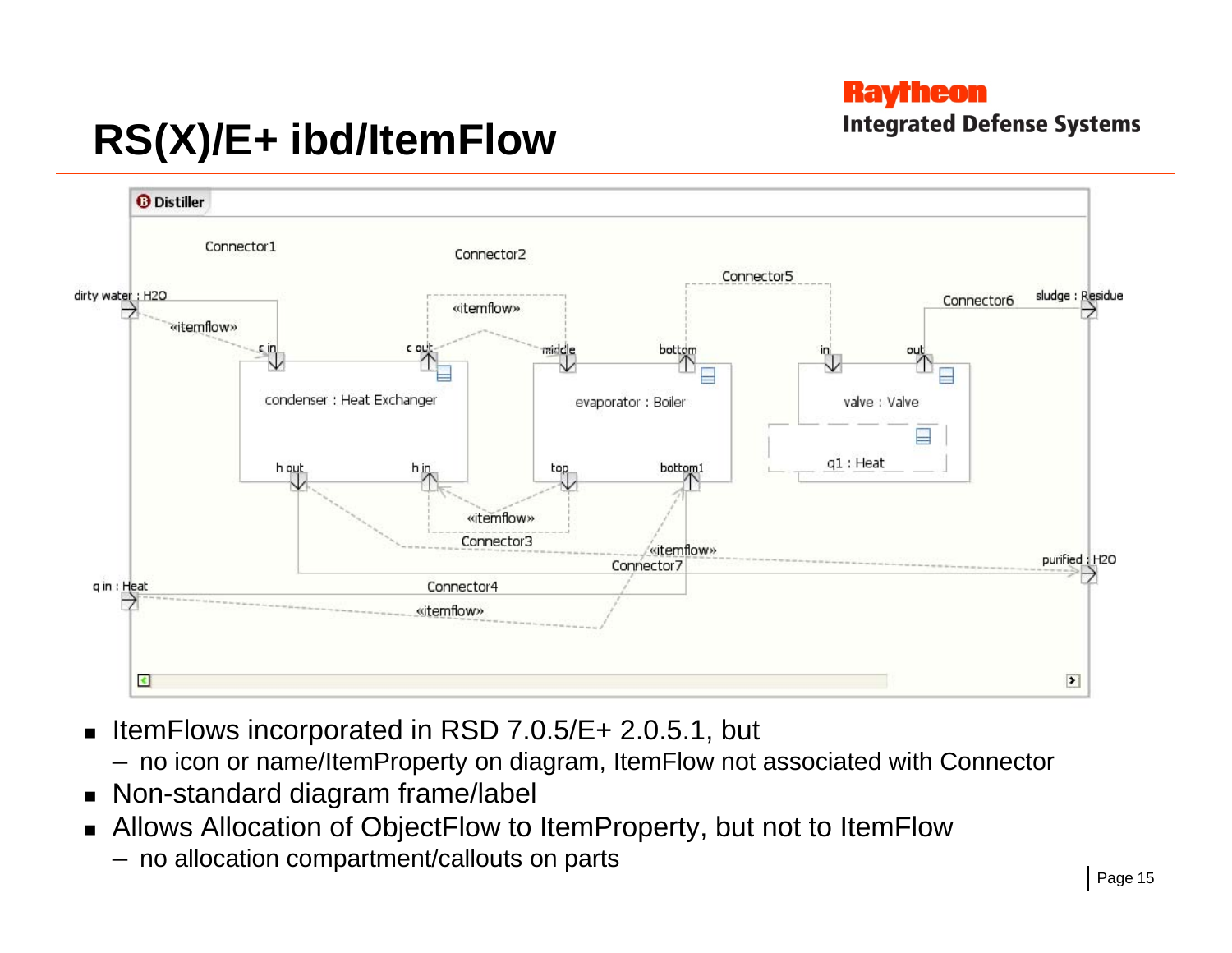**Integrated Defense Systems** 

### **MagicDraw Parametric Diagram**

![](_page_15_Figure_3.jpeg)

 $\bullet\,$  Item properties, value types, units and dimensions fully supported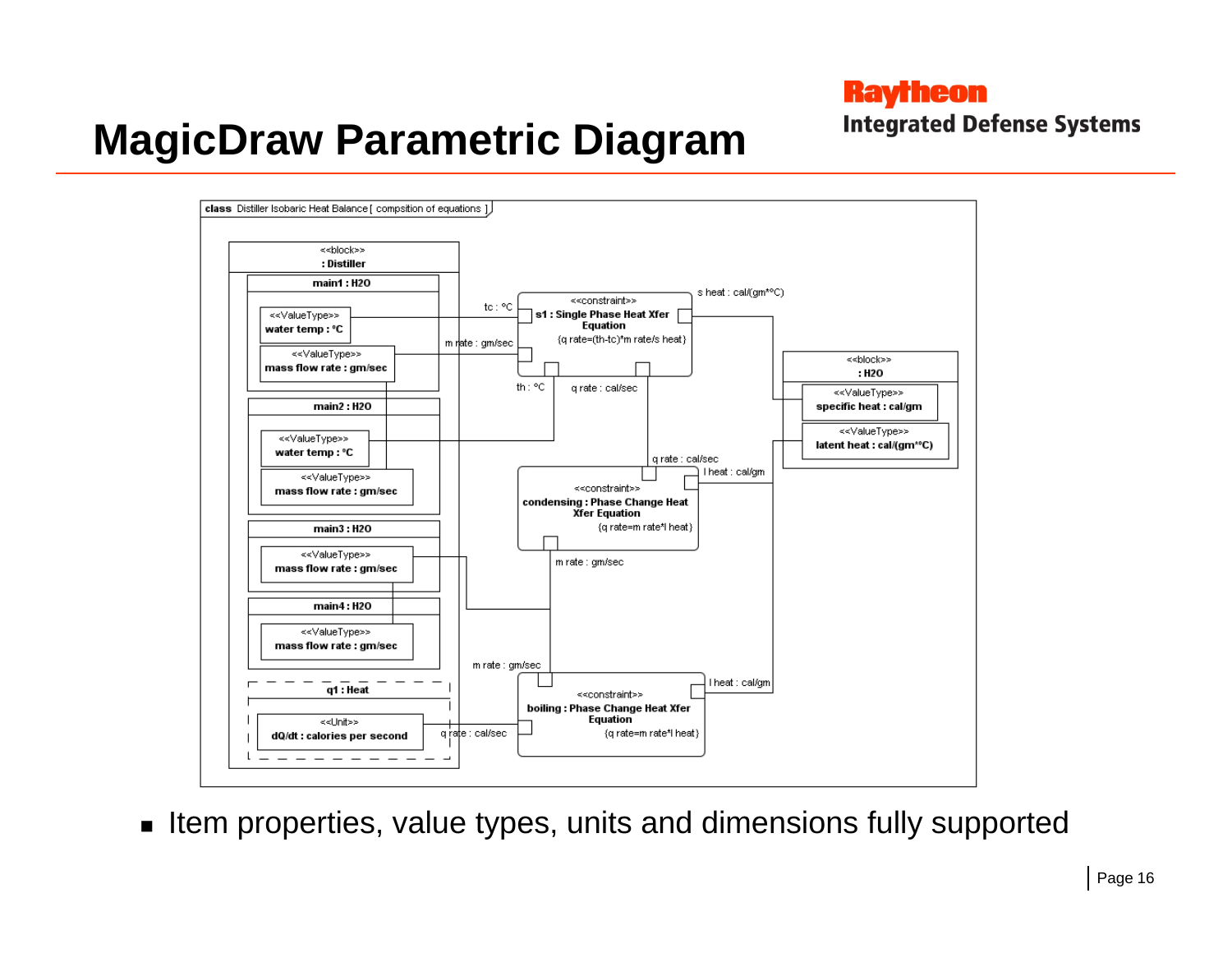**Integrated Defense Systems** 

### **Rhapsody Parametric Diagram**

![](_page_16_Figure_3.jpeg)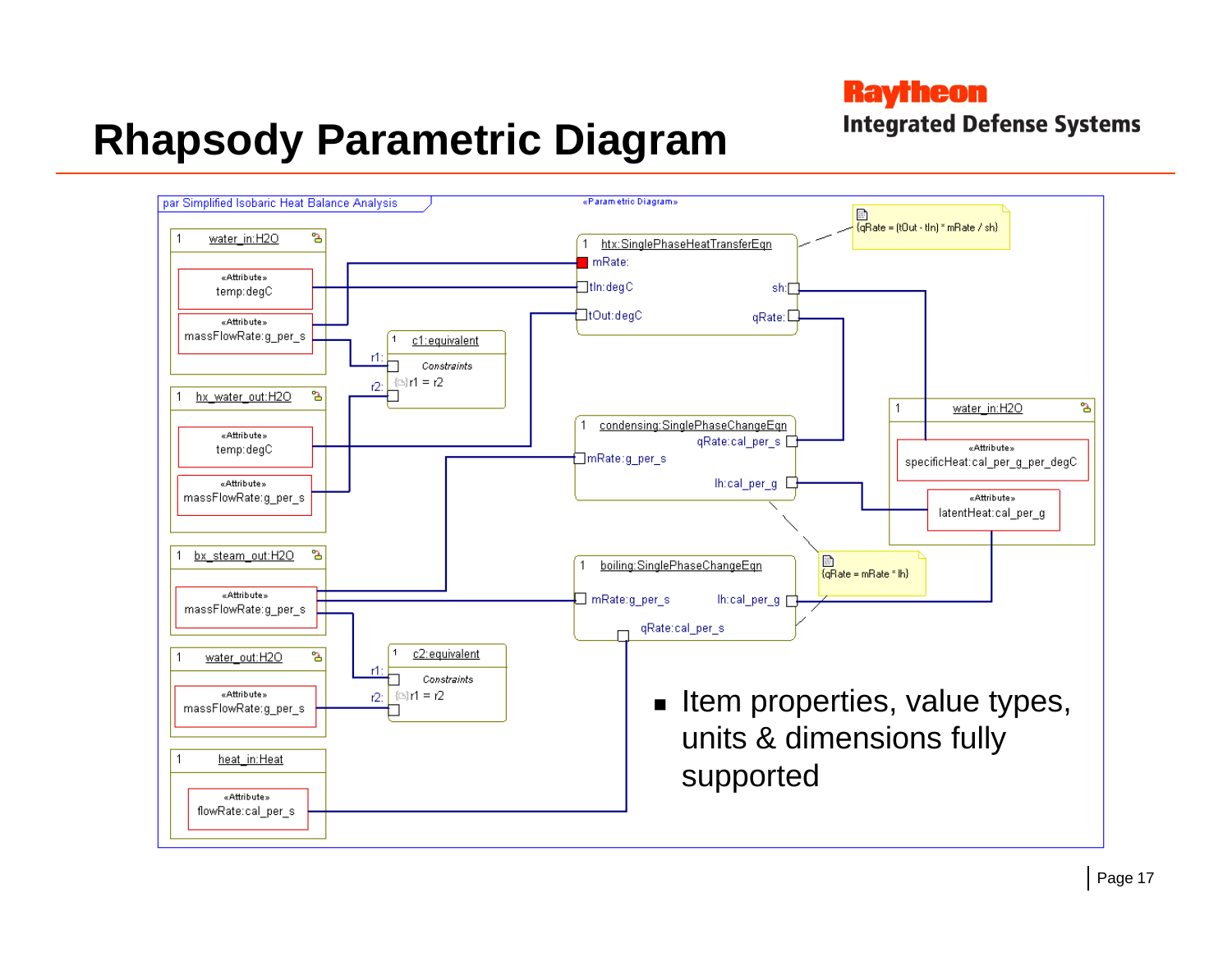## **EA & RS(X)/E+ Parametrics**

![](_page_17_Figure_1.jpeg)

**Raytheon** 

**Integrated Defense Systems**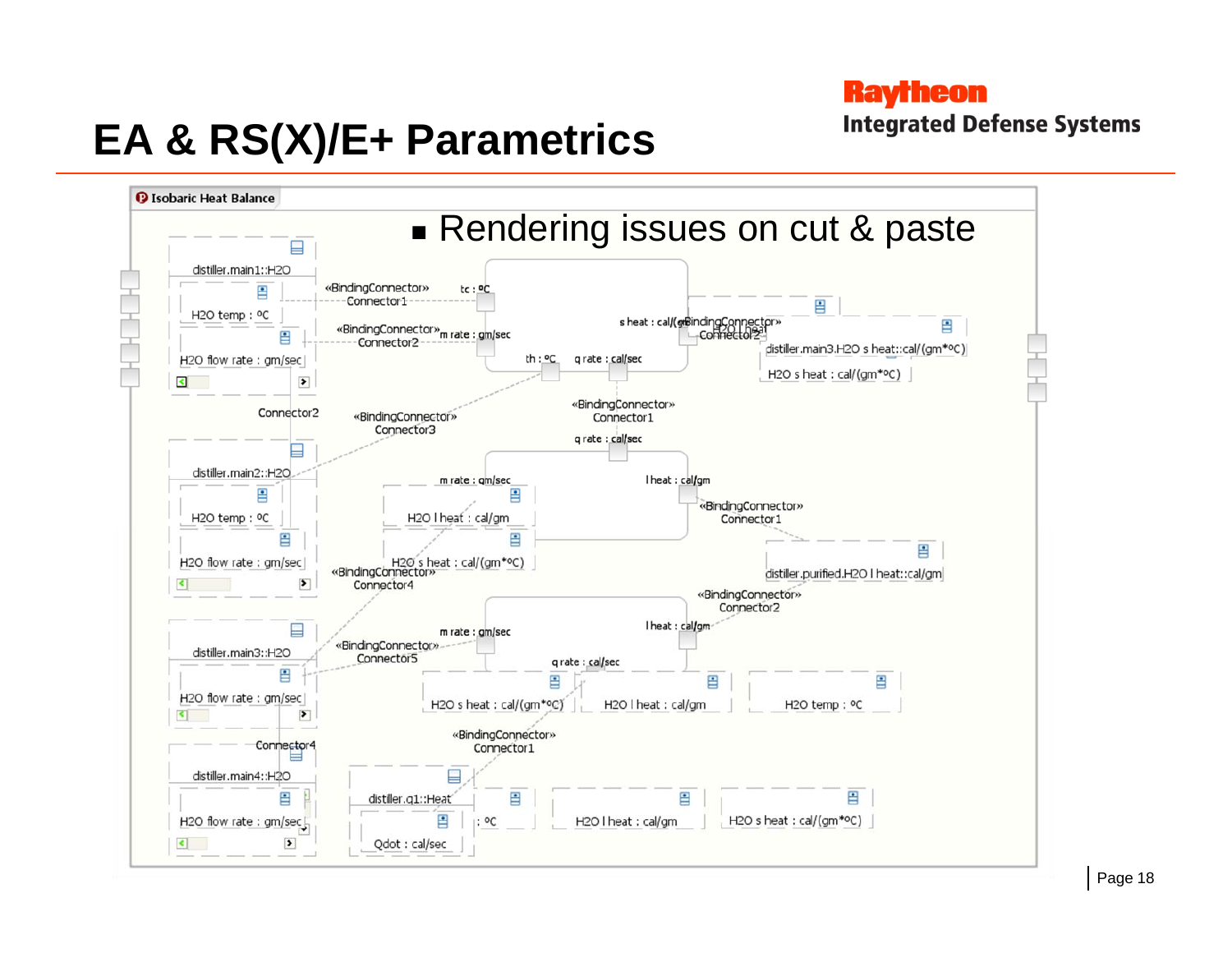#### **Ravrheon Integrated Defense Systems**

# **EA & RS(X)/E+ Parametrics**

- Both support units, dimensions, value types, constraint blocks, and parametric diagrams
- Neither support value properties of item properties on item flows
	- Item Flows incorporated in RSD 7.0.5/E+ 2.0.5.1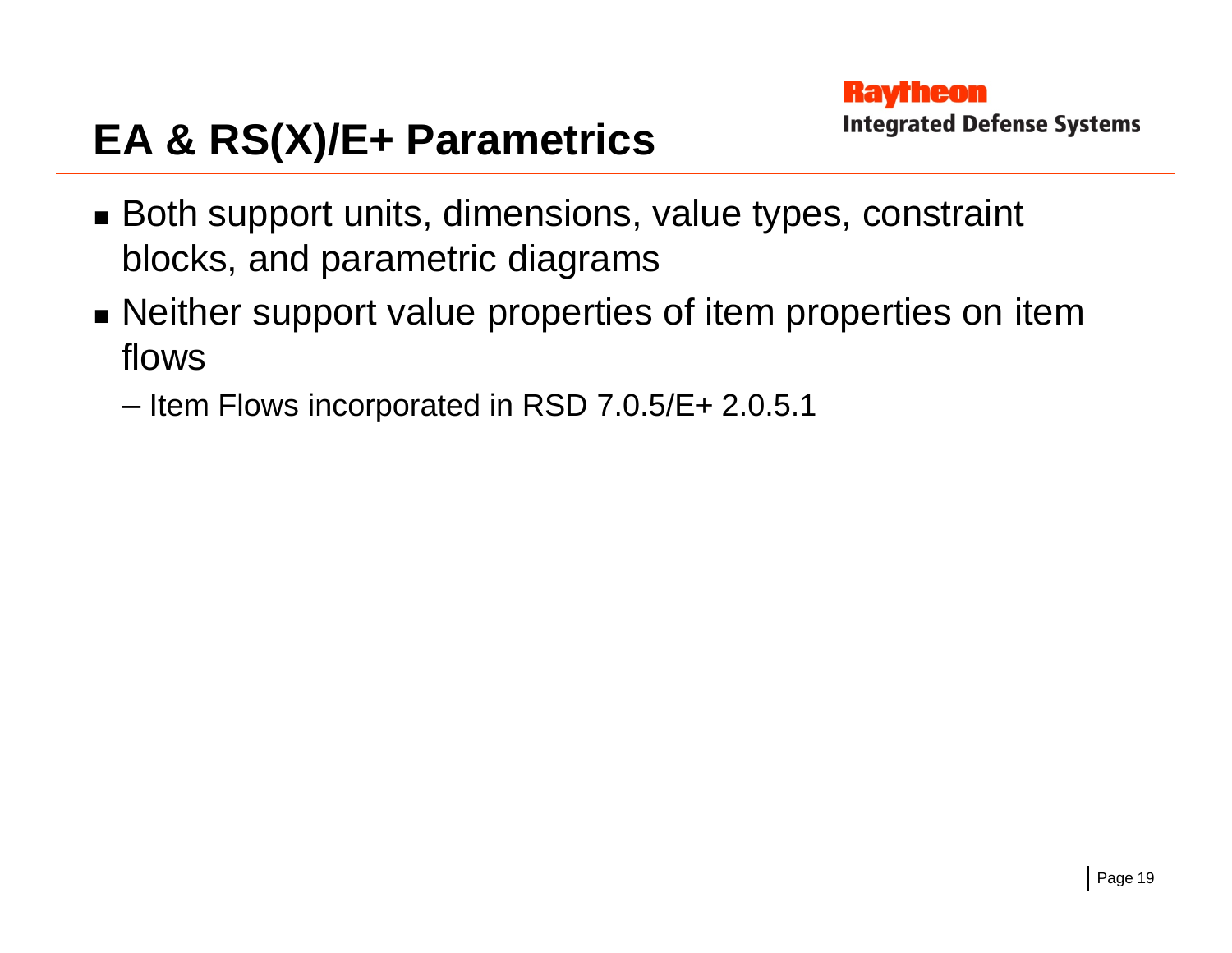### **SysML Diagrams– a Method for Model Integration**

- 3 separate hierarchies of Structure, Behavior, and Data
	- Usage (internal connection) is documented with separate diagrams
- These 3 hierarchies maintained at Operational and System level

|                | Hierarchy Usage |          | <b>Cross-Connect</b>                        |
|----------------|-----------------|----------|---------------------------------------------|
| Structure bdd  |                 | ibd      | act (swimlane), seq (lifeline, op)          |
| Behavior   bdd |                 | act, stm | $\frac{1}{2}$ ibd (itemFlow), seq (msgType) |
| l Data         | <b>bdd</b>      | (none    | act (objFlow), seq (msg,op), stm            |

**bdd = Block Definition Diagram (no DoDAF) ibd = Internal Block Diagram (OV-2, SV-1, SV-2)** **act = Activity Diagram (OV-5, SV-4) seq = Sequence Diagram (OV-6c, SV-10c) stm = State Machine Diagram (OV-6b, SV-10b)**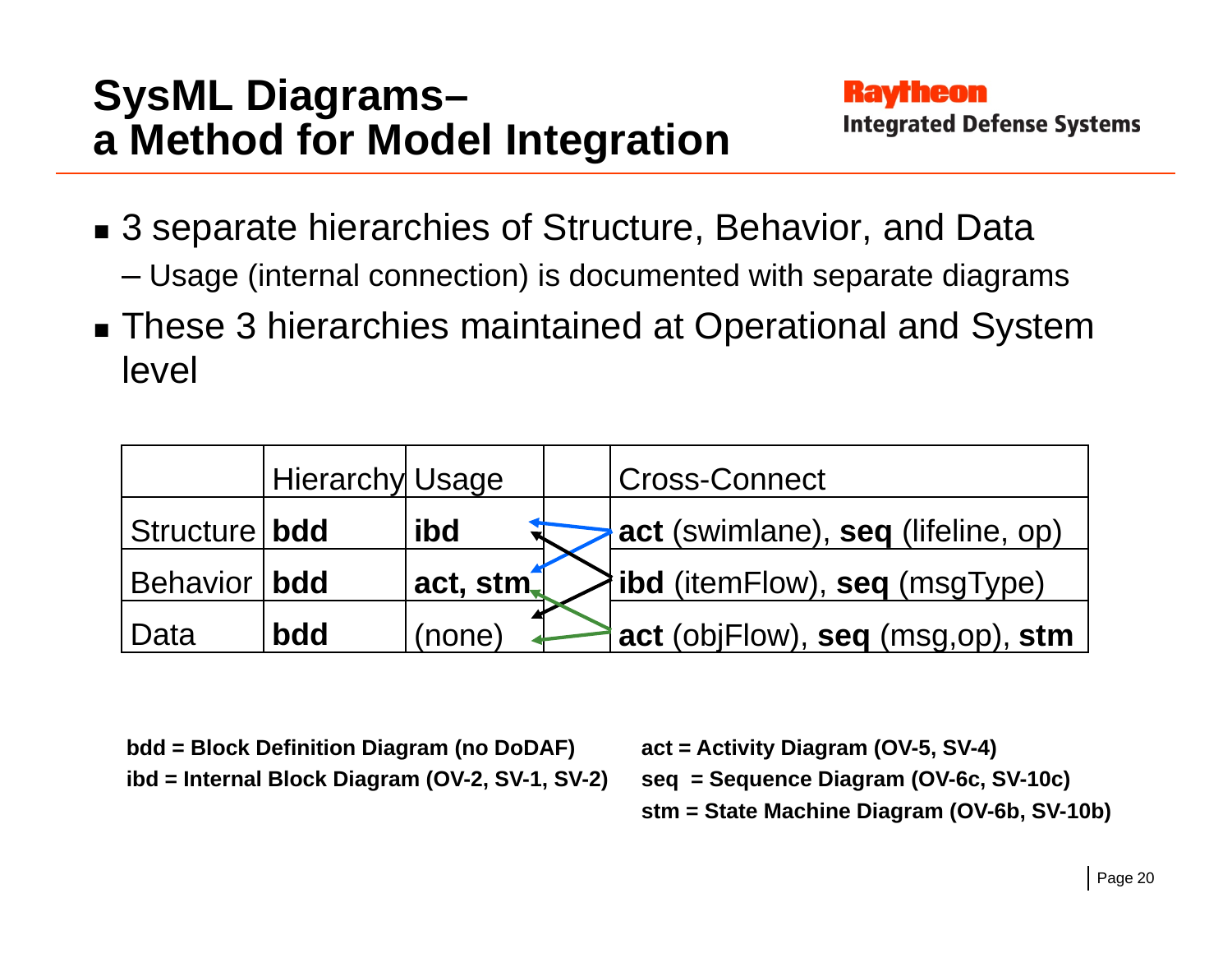### **DoDAF Views Horizontally Cross-Connecting a Complex SoS Model**

#### **Raytheon**

**Integrated Defense Systems** 

![](_page_20_Figure_3.jpeg)

**Triangles represent hierarchy diagrams (no DoDAF equivalent)**